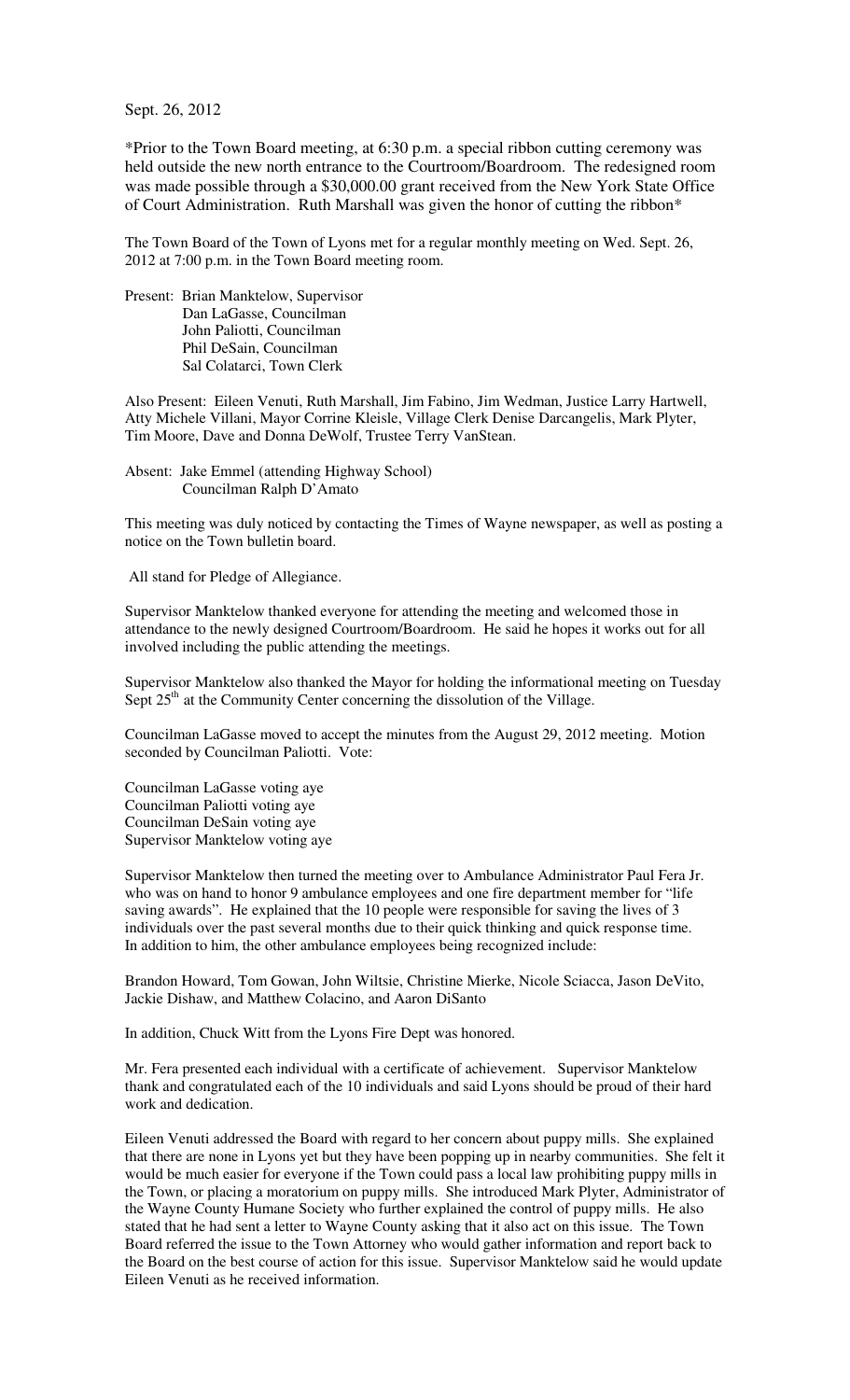Town Clerk Colatarci updated the Board on the Town's website. He explained that it was his understanding that the design and layout would begin next week and he already has a great deal of content to be placed on the site once the design is created.

Department reports were heard. Highway Supt. Jake Emmel was not in attendance Deputy Supt. Tim Moore explained what was accomplished by the highway dept. over the past few weeks. Items included: 40 MPH speed limit signs have been installed on Sohn-Alloway Rd. as well as shoulder work on the road, work continues on the canal trail, roadside mowing continues, and repairs have been made to some of the highway equipment.

Ambulance Administrator Paul Fera's monthly reported indicated there were 79 ALS calls in August and 70 BSL calls.

Councilman LaGasse moved to approve General vouchers # 402 through #453; \$35,113.93 and Highway vouchers # 150 through #165; \$ 29,687.49

Motion seconded by Councilman DeSain. Vote:

Councilman LaGasse voting aye Councilman DeSain voting aye Councilman Paliotti voting aye Supervisor Manktelow voting aye

Town Clerk Colatarci then presented the tentative 2013 Town budget to the Board members. The tentative budget is simply the "wish list" of all Town employees and is a starting point in the budget process. Budget workshops will be scheduled.

Supervisor Manktelow then announced that the County's household hazardous waste collection day will be Saturday Oct. 20<sup>th</sup> from 9 a.m. to 1 p.m. at the County Highway Barns on Route 31.

Councilman DeSain then moved to purchase a 2013 Mack dump truck for the Highway Dept. at a cost not to exceed \$193,161.34. Motion seconded by Councilman Paliotti. Vote:

Councilman DeSain voting aye Councilman Paliotti voting aye Councilman LaGasse voting aye Supervisor Manktelow voting aye

Above is subject to a 30 day permissive referendum.

Councilman LaGasse then moved that upon delivery and approved service of the new Mack dump truck, the 1988 Autocar truck be declared surplus. Motion seconded by Councilman Paliotti. Vote:

Councilman LaGasse voting aye Councilman Paliotti voting aye Councilman Desain voting aye Supervisor Manktelow voting aye

 Councilman LaGasse moved to allow Peter Miller to place lettering on the new north side entrance doors featuring the Town logo and "Justice Court" and "Board Room" at a cost not to exceed \$180.00. Motion seconded by Councilman Paliotti. Vote:

Councilman LaGasse voting aye Councilman Paliotti voting aye Councilman DeSain voting aye Supervisor Manktelow voting aye

Councilman LaGasse moved to table any action on Highway Supt. Jake Emmel's suggestion on where he plans to spend CHIPS money next summer until the Board can discuss the matter with him and take an annual tour of Town roads with Mr. Emmel. Motion seconded by Councilman Paliotti. Vote: